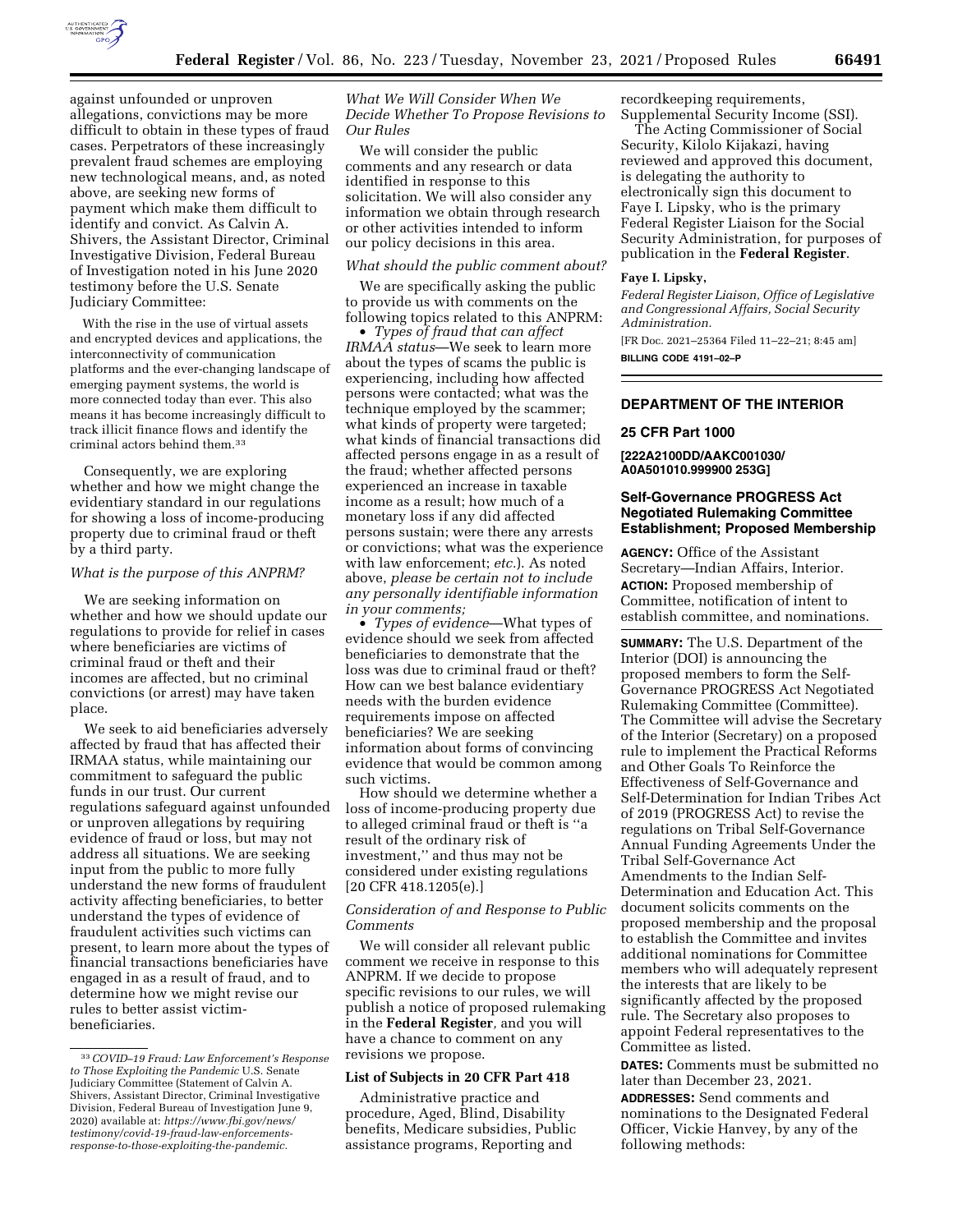• (Preferred method) Email to: *[consultation@bia.gov;](mailto:consultation@bia.gov)* 

• Mail, hand-carry or use an overnight courier service to the Designated Federal Officer, Ms. Vickie Hanvey, Office of the Assistant Secretary—Indian Affairs, 1849 C Street NW, Mail Stop 4660, Washington, DC 20240.

**FOR FURTHER INFORMATION CONTACT:** The Designated Federal Officer, Ms. Vickie Hanvey, Program Policy Analyst, Office of Self-Governance, Office of the Assistant Secretary—Indian Affairs; telephone: (918) 931–0745; email: *[Vickie.Hanvey@bia.gov.](mailto:Vickie.Hanvey@bia.gov)* 

# **SUPPLEMENTARY INFORMATION:**

#### **I. Background**

On October 21, 2020, the PROGRESS Act was signed into law and amends subchapter I of the Indian Self-Determination and Education Assistance Act (ISDEAA), 25 U.S.C. 5301 *et seq.,* which addresses Indian Self-Determination, and subchapter IV of the ISDEAA, which addresses DOI's Tribal Self-Governance Program. The PROGRESS Act calls for a negotiated rulemaking committee to be established under 5 U.S.C. 565, with membership consisting only of representatives of Federal and Tribal governments, with the Office of Self-Governance serving as the lead agency for the DOI. The PROGRESS Act also authorizes the Secretary to adapt negotiated rulemaking procedures to the unique context of the self-governance relationship between the United States and Indian Tribes. The purpose of the Committee is to serve as an advisory committee under the Federal Advisory Committee Act (FACA) and the Negotiated Rulemaking Act (NRA). The Committee will use a negotiated rulemaking process to develop regulations for implementation of the PROGRESS Act to amend, delete, and add provisions to the existing regulations at 25 CFR part 1000, Annual Funding Agreements Under the Tribal

Self-Government Act Amendments to the Indian Self-Determination and Education Act, which addresses Tribal Self-Governance compacts.

## **II. Proposed Work of the Committee**

The objectives of the Committee are to represent the interests that will be significantly affected by the final regulations, negotiate in good faith, and reach consensus, where possible, on recommendations to the Secretary for the proposed regulations.

The Committee will be charged, consistent with subchapter IV regarding the Tribal Self-Governance Program, with developing proposed regulations to implement the PROGRESS Act's provisions regarding the DOI's Self-Governance Program. The proposed regulations will be considered by the Secretary and subject to government-togovernment consultation.

The Committee will be expected to meet approximately 3–5 times and each meeting is expected to last multiple hours for a consecutive 2–3 days each. The initial meeting will be held by teleconference and/or web conference; later meetings may be held either virtually or in person. The Committee's work is expected to occur over the course of 6–12 months, and it is the Secretary's intent to publish the proposed rule for notice and comment by 2022 (within 18 months of the anticipated date of the Committee's establishment). However, the Committee may continue its work for up to two years. The Office of Self-Governance has dedicated resources required to: ensure the Committee is able to conduct meetings, provide technical assistance, and provide any additional support required to fulfill the Committee's responsibilities.

#### **III. Proposed Tribal Committee Members**

On February 1, 2021, the Office of Assistant Secretary—Indian Affairs (AS–IA) published a **Federal Register**  notice of intent (86 FR 7656) requesting comments and nominations for Tribal representatives for the Committee. The comment period for that notice of intent closed March 3, 2021.

Within the notice, AS–IA solicited comments on the proposal to establish the Committee, including comments on any additional interests not identified. AS–IA solicited nominations from Indian Tribes and Tribal organizations as defined in section 4(I) of the Indian Self-Determination and Education Assistance Act that are currently participating in the Tribal Self-Governance Program and those that are not currently participating in, but are interested in participating in, the Tribal Self-Governance Program and who would be affected by the final rule. AS– IA requested that these Tribes and Tribal organizations nominate representatives to serve on the Committee.

The Secretary has selected 14 Tribal representatives (7 Primary, 7 Alternate) for the Committee and 12 Federal representatives (6 Primary, 6 Alternate) for the Committee, for a proposed total of 26 members (13 Primary, 13 Alternate). Primary representatives are voting members. Both primary and alternate representatives are expected to attend all meetings. Alternate representatives are to remain abreast of discussions and to be prepared to vote in the event the Primary is unavailable. The Designated Federal Officer (DFO) and Alternate DFO are considered nonmembers of the Committee. The proposed Committee was selected based upon nominations submitted through the process identified in the **Federal Register** (85 FR 7656) dated February 1, 2021, under the ''Nominations'' section. The Secretary did not consider nominations that were received in any other manner or were received after the deadline.

The Secretary proposes the following 14 Tribal representatives for the Committee:

| Proposed committee member | Affiliation                                                                              |
|---------------------------|------------------------------------------------------------------------------------------|
|                           | Jamestown S'Klallam Tribe.<br>Central Council Tlingit and Haida Indian Tribes of Alaska. |

The Secretary proposes the following alternate Tribal representatives for the Committee: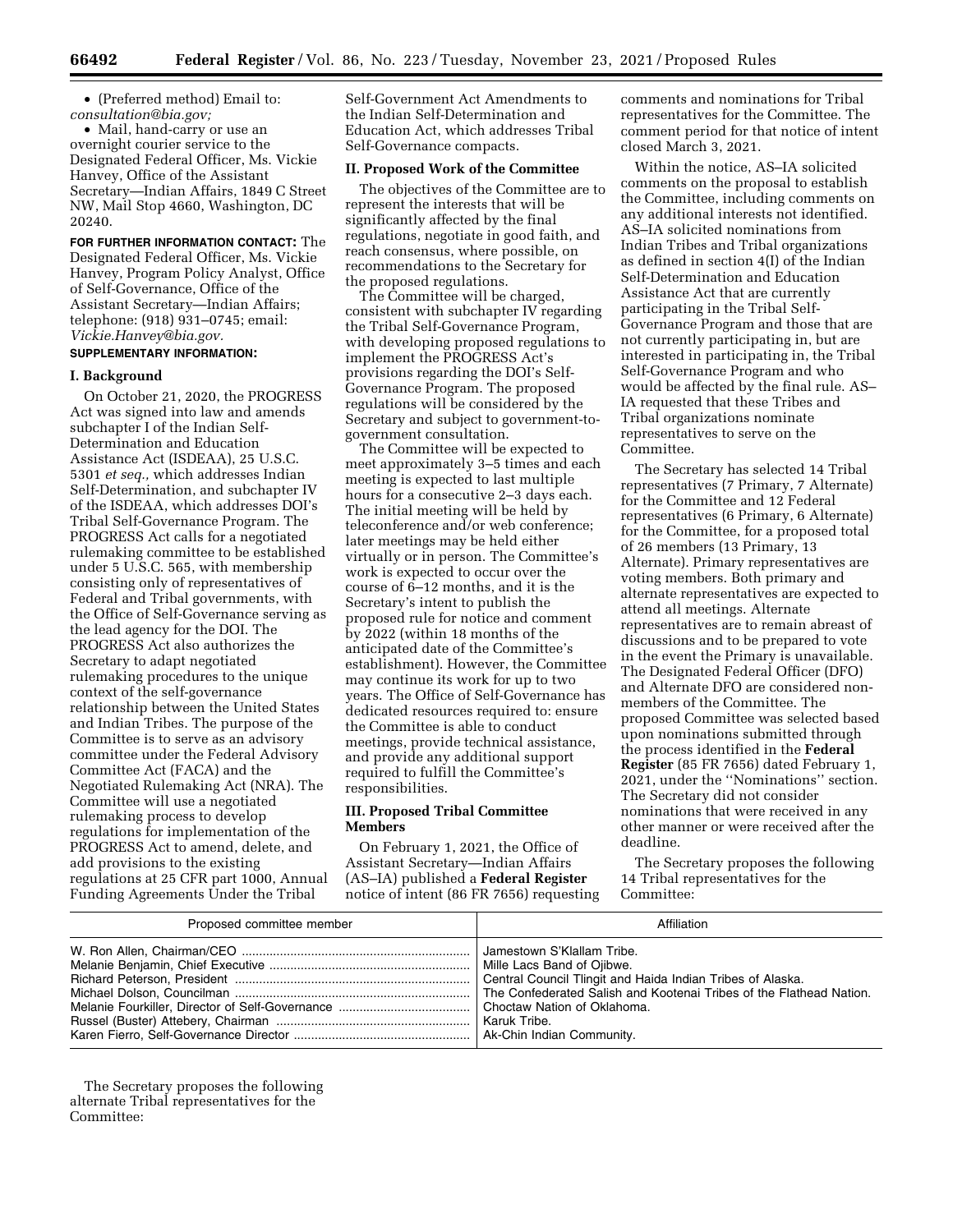| Proposed alternate committee member                                                 | Affiliation                                                                                                                                                                                         |
|-------------------------------------------------------------------------------------|-----------------------------------------------------------------------------------------------------------------------------------------------------------------------------------------------------|
| Gerry Hope, Transportation Director, Former Tribal Leader    Sitka Tribe of Alaska. | Confederated Tribes of the Umatilla Indian Reservation.<br>Chippewa Cree Tribe of the Rocky Boy's Reservation.<br>Sac and Fox Nation.<br>Central Council Tlingit and Haida Indian Tribes of Alaska. |

#### **IV. Proposed Federal Committee Members**

Office of Self-Governance. The Secretary proposes the following 12 Federal representatives for the Committee:

The Designated Federal Officer for the Committee will be Ms. Vickie Hanvey,

| Name                                                                                                                                                                                               | Affiliation                                                                                                                                       |
|----------------------------------------------------------------------------------------------------------------------------------------------------------------------------------------------------|---------------------------------------------------------------------------------------------------------------------------------------------------|
|                                                                                                                                                                                                    | Office of Self-Governance, Assistant Secretary—Indian Affairs.<br>Branch of Self-Governance and Economic Development, Office of the<br>Solicitor. |
| Vicki Cook, Native American and International Affairs Office                                                                                                                                       | Bureau of Reclamation.<br>National Conservation Lands, Bureau of Land and Minerals Manage-<br>ment.                                               |
| Scott Aikin, National Native American Programs Coordinator   <br>Rose Petoskey, Senior Counselor to the Assistant Secretary—Indian   Office of the Assistant Secretary—Indian Affairs.<br>Affairs. | U.S. Fish and Wildlife Service Head Quarters.                                                                                                     |

The Secretary proposes the following alternate Federal representatives for the Committee:

| Name                                                                                                                              | Affiliation                                                                                                                                       |
|-----------------------------------------------------------------------------------------------------------------------------------|---------------------------------------------------------------------------------------------------------------------------------------------------|
|                                                                                                                                   | Office of Self-Governance, Assistant Secretary—Indian Affairs.<br>Branch of Self-Governance and Economic Development, Office of the<br>Solicitor. |
| Samuel Kohn, Senior Counselor to the Assistant Secretary—Indian Af-   Office of the Assistant Secretary—Indian Affairs.<br>fairs. | Bureau of Reclamation.<br>Bureau of Land and Minerals Management.<br>National Park Service.                                                       |

# **V. Comments**

The Secretary solicited comments on the proposal to establish the Committee and received seven written responses submitted through the process identified in the **Federal Register** (86 FR 7656) dated February 1, 2021. The Secretary did not consider comments that were received in any other manner or were received after the close of the comment period. The written comments were received from the Tribal Self-Governance Title IV Task Force and the following six Tribes: (1) Choctaw Nation of Oklahoma, (2) Central Council Tlingit and Haida Indian Tribes of Alaska, (3) Squaxin Island Tribe, (4) Jamestown S'Klallam Tribe, (5) Muscogee (Creek) Nation, and (6) Sac and Fox Nation.

*The Task Force and all Tribal commenters except one* indicated the Committee should be exempt from the Federal Advisory Committee Act (FACA) based on the following:

Members are either elected officials, or employees with designated authority from an elected official to act on their behalf, and so the Committee should be exempt from FACA under the intergovernmental exemption in the Unfunded Mandates Reform Act (UMRA).

*Response:* The Unfunded Mandates Reform Act (UMRA) excepts certain committees from compliance with FACA if the committee satisfies two requirements. First, meetings between Federal and Tribal governments must be held exclusively between Federal officials and elected officers of State, local, and Tribal governments (or their representatives acting in their official capacities. Second, the meetings must be solely for the purpose of exchanging views, information or advice relating to the management or implementation of Federal programs established pursuant to public law that explicitly or inherently share intergovernmental

responsibilities or administration. See 2 U.S.C. 154(b). The Self-Governance PROGRESS Act Negotiated Rulemaking Committee meets the first requirement but not the second. The Committee is convened to negotiate and promulgate regulations to carry out relevant provisions of the PROGRESS Act, not simply to exchange views, information, or advice on the management or implementation of federal programs. Accordingly, this Committee cannot be exempted from FACA under UMRA.

*All Tribal commenters and the Task Force* indicated support for using an independent facilitation and six specifically support using the services of the Federal Conciliation and Mediation Service (FMCS).

*Response:* Under 5 U.S.C. 565(c), DOI may nominate either a person from the Federal Government or a person from outside the Federal Government to serve as a facilitator for the negotiations of the Committee, subject to the approval of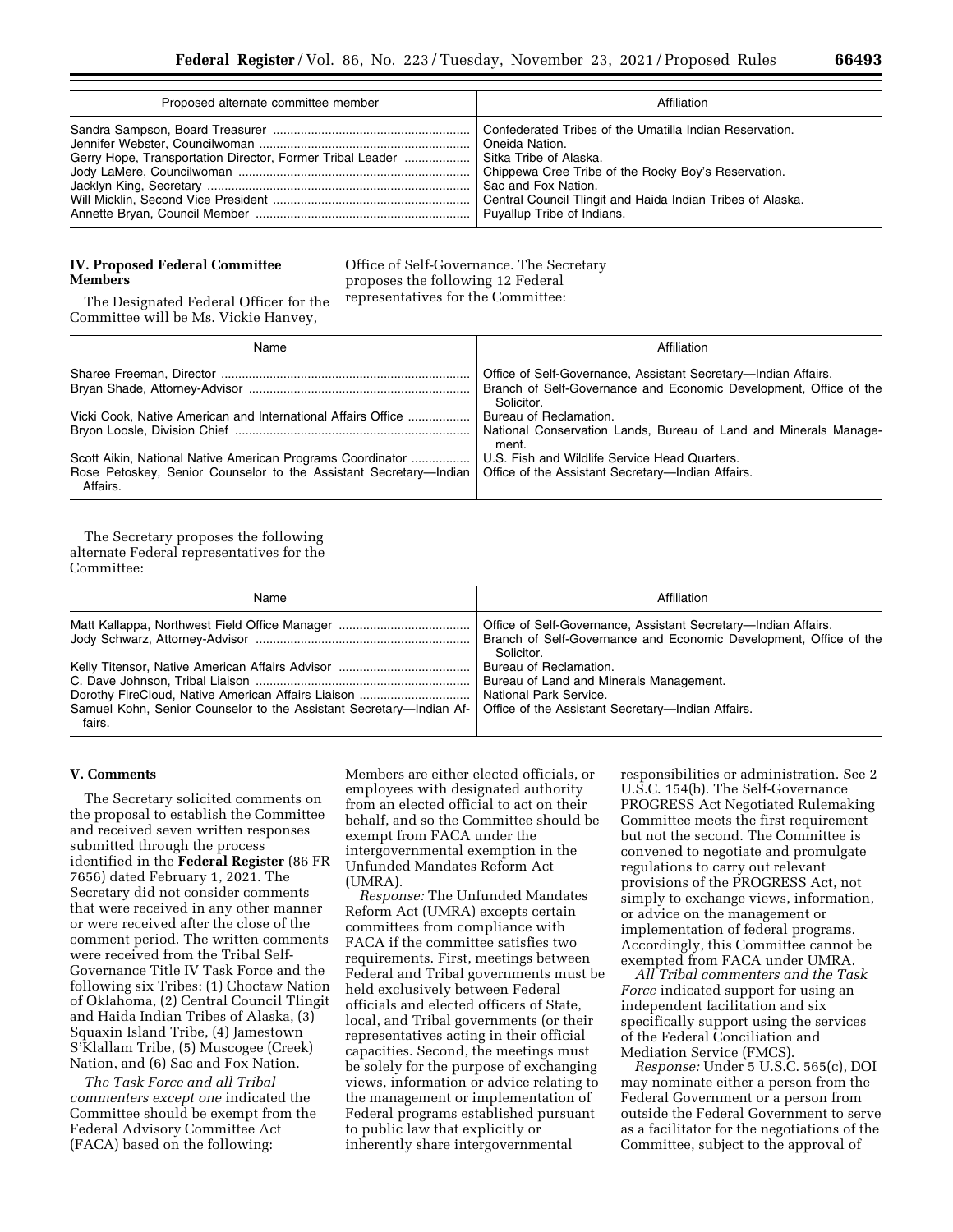the Committee by consensus. DOI will consider the nomination of FMCS as a facilitation team.

*The Task Force and several of the Tribal commenters* indicated: (1) Section IV of the notice was unclear about the nomination of primary and alternative representatives creating confusion if a Tribe should submit a primary and alternate, each region submit a primary and alternate, or each nomination should specify where it is for the primary or alternate representative; (2) the notice indicates Committee members must be able to attend all meetings but then states an alternate who can fulfill the obligations of membership should the primary be unable to attend; (3) selection of Committee members surrounds the use of the terms representation of Tribes with a geographic balance; (4) the deadline was confusing and it seemed contradictory to establish a hard deadline but then state you will accept additional nominations after the deadline passes.

*Response:* (1) A Tribe or Tribal Organization may submit either a primary or alternate representative or both. (2) Primary and alternate candidates will both be expected to attend all meetings. Primary representatives are voting members. Alternate representatives are expected to attend all meetings to remain abreast of discussions and to be prepared to vote in the event the primary is unavailable. (3) Proposed committee membership was based upon elected Tribal leadership or Tribal official, Tribal size, balanced geographical representation (by geographic region, state, or other geographical determination) (4) Section VI. Nominations of this document clarifies that additional nominations may be offered after proposed committee membership has been published.

*The Task Force and two Tribal commenters* indicated: (1) Travel and per diem provisions were hard to decipher and, in some instances, seemed contradictory; (2) the notice is unclear with respect to who is responsible for travel expense; (3) provide travel support to all Tribal representatives without evidence of financial resources.

*Response:* The Negotiated Rulemaking Act section 568(c) states that members of a negotiated rulemaking committee shall be responsible for their own expenses of participation in such committee, except that an agency may, in accordance with section 7(d) of the Federal Advisory Committee Act, pay for a member's reasonable travel and per diem expenses, expenses to obtain

technical assistance, and a reasonable rate of compensation, if:

(1) Such member certifies a lack of adequate financial resources to participate in the committee; and

(2) the agency determines that such member's participation in the committee is necessary to assure an adequate representation of the member's interest.

The DOI will follow the statutory requirements within the Negotiated Rulemaking Act as well as the Federal Advisory Committee Act referenced above. The DOI will provide travel and per diem expenses for the Committee as funding allows.

*One Tribal commenter* requested clarification on: (1) Next steps for submitting nominations on first **Federal Register** notice; (2) submitting nominations through a second **Federal Register** notice and the deadline; (3) inaugural meeting of the Committee.

*Response:* (1) Nominations submitted through the process identified in the **Federal Register** (85 FR 7656) dated February 1, 2021, under the ''Nominations'' section closed on March 3, 2021. (2) Section VI Nominations of this document allows for additional nominations to be considered for this Committee. (3) After considering comments and nominations for Tribal representatives, the DOI will publish a **Federal Register** Notice of Establishment and will indicate the proposed meeting schedule.

#### **VI. Nominations**

If you are an Indian Tribe or Tribal organization as defined in section 4(I) of the Indian Self-Determination and Education Assistance Act that is currently participating in the Tribal Self-Governance Program or that is not currently participating in, but is interested in participating in Tribal Self-Governance Program, we invite you to comment on the proposed nominations in this document. If there is no adequate representation of those interests that will be significantly affected by a proposed rule, we invite you to nominate other persons for membership on the Committee. The Committee membership should reflect the diversity of Tribal interests, and nominees should only be of representatives and alternates who:

• Are elected officials of Tribal governments (or their designated employees with authority to act on their behalf) acting in their official capacities; and

Will be able to:

 $\circ$  Represent one or more of the specified interests with the authority to embody the views of that interest,

communicate with interested constituents, and have a clear means to reach agreement on behalf of the interest(s);

 $\circ$  Coordinate, to the extent possible, with other interests who may not be represented on the Committee;

Æ Negotiate effectively on behalf of the interest(s) represented;

 $\circ$  Commit to time and effort required to attend and prepare for meetings; and

 $\circ$  Collaborate among diverse parties in a consensus-seeking process.

The Secretary will consider nominations for representatives only if they are nominated through the process identified in this notification of intent and in the **Federal Register** notice of intent at 86 FR 7656. The Secretary will not consider any nominations received in any other manner. The Secretary will not consider nominations for Federal representatives; only the Secretary may nominate Federal employees to the

Nominations must include the following information about each nominee:

Committee.

(1) A current letter from the governing body or chairperson of the Tribe representing one of the interest(s) identified supporting the nomination of the individual to serve as a representative for the Tribe on the Committee;

(2) A resume reflecting the nominee's qualifications and experience, to include the nominee's name, Tribal affiliation, job title, major job duties, employer, business address, business telephone and fax numbers (and business email address, if applicable);

(3) The interest(s) to be represented by the nominee (identified in this document) and whether the nominee will represent other interest(s) related to this rulemaking; and

(4) A brief description of how the nominee will represent the views of the identified interest(s), communicate with constituents, and have a clear means to reach agreement on behalf of the interest(s) they are representing; and

(5) A statement on whether the nominee is only representing one interest or whether the expectation is that the nominee represents a specific group of interests.

To be considered, nominations must be received by the close of business on the date listed in the **DATES** section, at the location indicated in the **ADDRESSES** section.

#### **VII. Public Disclosure of Comments**

Before including your address, phone number, email address, or other personal identifying information in your comment, you should be aware that